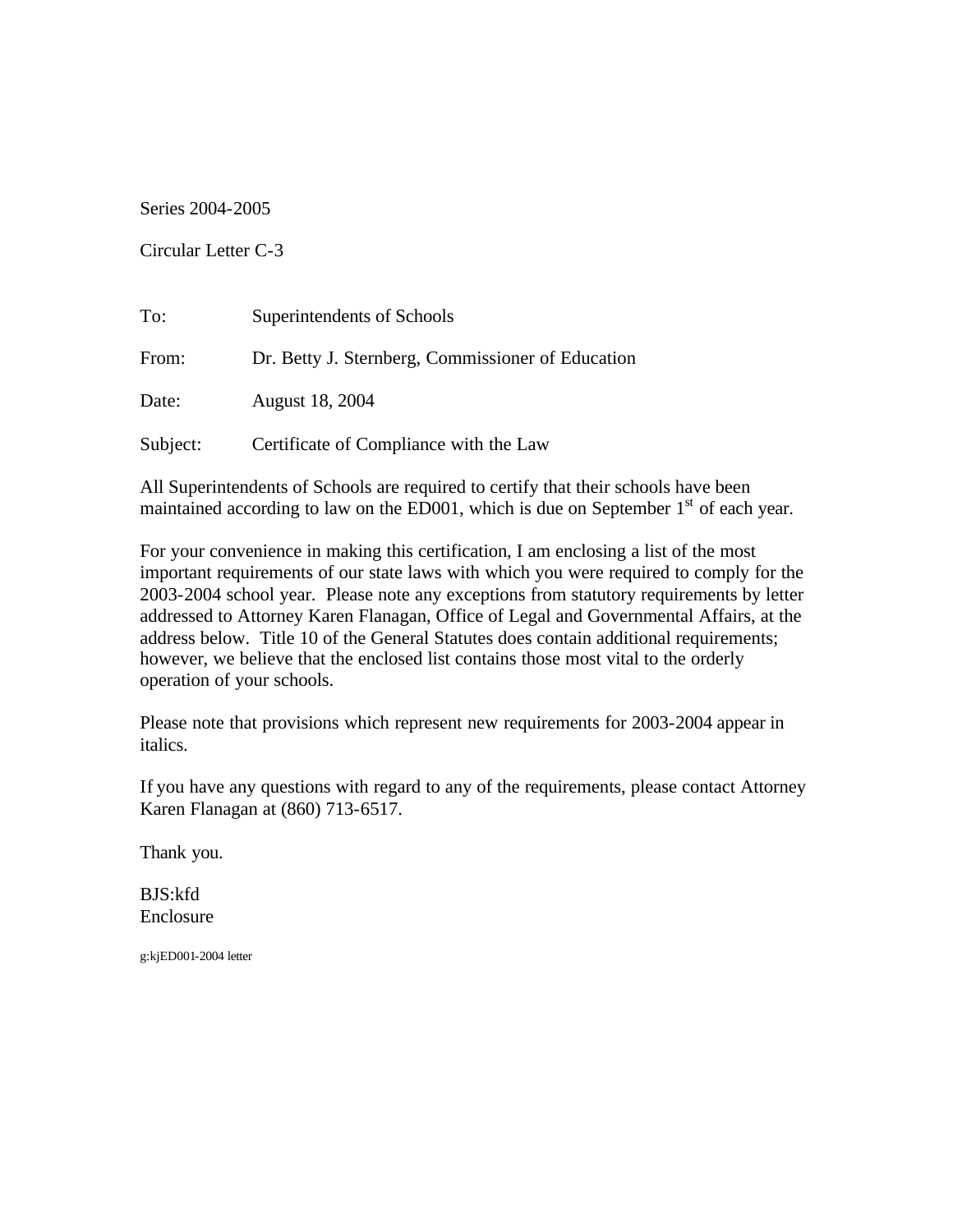## **CONNECTICUT GENERAL STATUTES WHICH HAVE A MAJOR IMPACT ON THE OPERATION OF SCHOOL DISTRICTS**

Section **10-220(a)** describes the **duties of boards of education**. It provides as follows:

Each local or regional board of education shall maintain good public elementary and secondary schools, **implement the educational interests of the state** as defined in section 10-4a and provide such other educational activities as in its judgment will best serve the interests of the school district; provided any board of education may secure such opportunities in another school district in accordance with provisions of the general statutes and shall **give all the children of the school district as nearly equal advantages as may be practicable**; shall provide an appropriate learning environment for its students which includes (1) adequate instructional books, supplies, materials, equipment, staffing, facilities and technology, (2) equitable allocation of resources among its schools, (3) *proper maintenance of facilities and (4)* a safe school setting; shall have charge of the schools of its respective school district; shall make a **continuing study of the need for school facilities** and of a **long-term school building program** and from time to time make recommendations based on such study to the town; *shall adopt and implement an indoor air quality program that provides for ongoing maintenance and facility reviews necessary for the maintenance and improvement of the indoor air quality of its facilities;* shall report annually to the Commissioner of Education on the condition of its facilities and the action taken to implement its long-term school building program *and indoor air quality program*, which report the Commissioner of Education shall use to prepare an annual report that said commissioner shall submit in accordance with section 11-4a to the joint standing committee of the General Assembly having cognizance of matters relating to education; shall advise the Commissioner of Education of the relationship between any individual school building project pursuant to chapter 173 and such long-term school building program; shall have the **care, maintenance and operation of buildings, lands, apparatus and other property** used for school purposes and at all times shall **insure all such buildings and all capital equipment** contained therein against loss in an amount not less than eighty per cent of replacement cost; shall determine the number, age and **qualifications of the pupils to be admitted** into each school; shall develop and implement a **written plan for minority staff recruitment** for purposes of subdivision (3) of section 10-4a; shall **employ and dismiss the teachers** of the schools of such district subject to the provisions of sections 10-151 and 10-158a; shall **designate the schools which shall be attended** by the various children within the school district; shall make provisions as will enable each child of school age, residing in the district to attend some public day school for the period required by law and **provide for the transportation** of children wherever transportation is reasonable and desirable, and for such purpose **may make contracts** covering periods of not more than five years; may place in an alternative school program or other suitable educational program a pupil enrolling in school who is nineteen years of age or older and cannot acquire a sufficient number of credits for graduation by age twenty-one; may arrange with the board of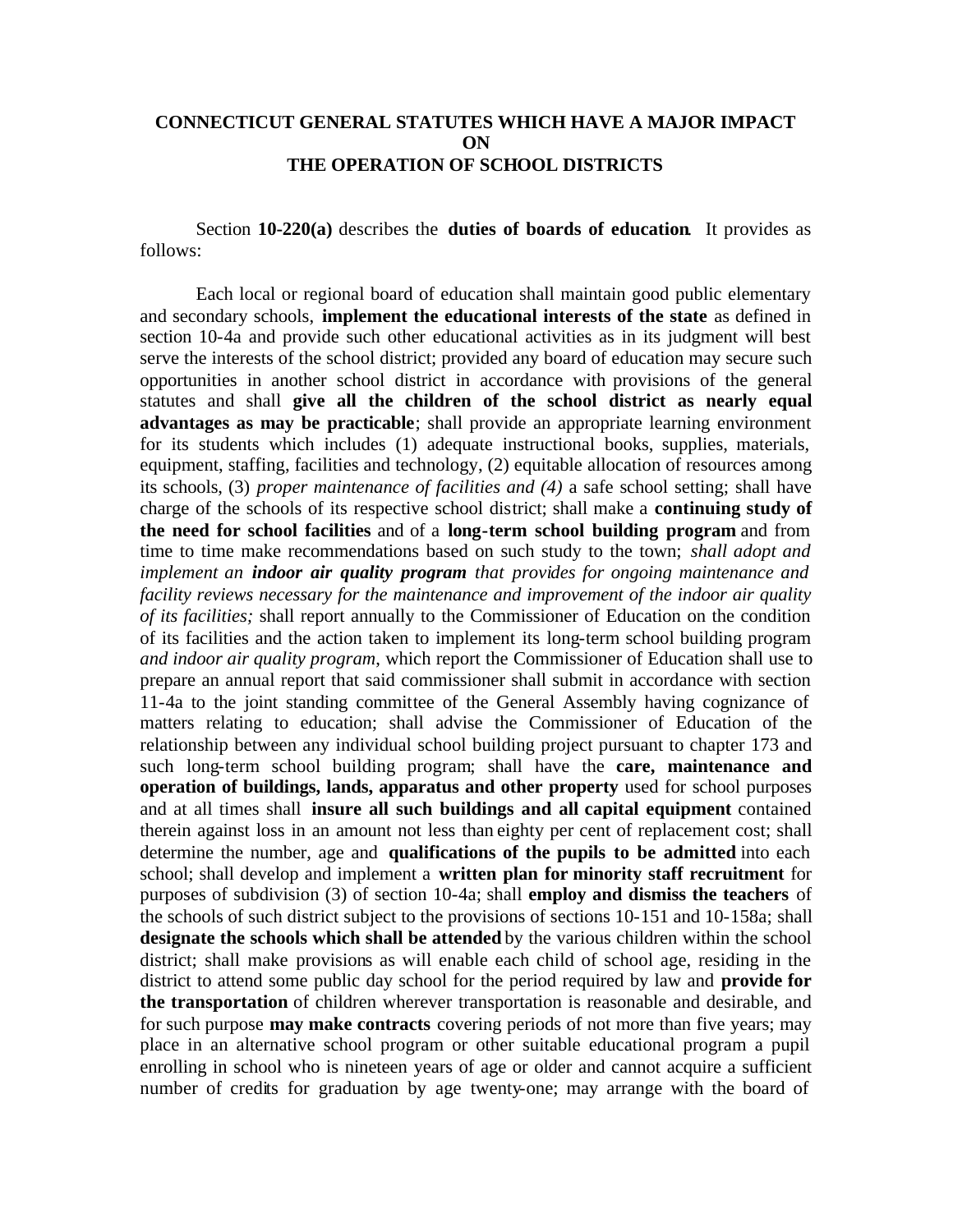education of an adjacent town for the instruction therein of such children as can attend school in such adjacent town more conveniently; shall cause each child five years of age and over and under eighteen years of age who is not a high school graduate and is living in the school district to attend school in accordance with the provisions of section 10-184, and shall perform all acts required of it by the town or necessary to carry into effect the powers and duties imposed by law. (**Please note** that pursuant to Section 10-184, a parent or person having control of a child five or six years of age has the option of not sending the child to school until age seven by personally appearing at the school district office and signing an option form. The school district must provide information about the educational opportunities available in the school system. **Students must stay in**  school until age 18 unless a parent or other person having control over them consents to their leaving school at 16 or 17.)

Each school district must prescribe **rules for the management, studies, classification and discipline of the public schools**, including the selection and use of nondiscriminatory texts, supplementary books, library books, supplies, materials and equipment as it deems necessary to meet the needs of instruction in its schools; adopt and **implement policies and procedures** concerning (1) homework, attendance, promotion and retention, (2) drug and alcohol use, sale and possession on school property, (3) youth suicide prevention and attempts, (4) truancy, (5) the encouragement parent-teacher communication*,* (6) weighted grading for honors and advanced placement courses, (7) prohibiting school personnel from recommending the use of psychotropic drugs, (8) the existence of bullying in its schools, and (9) ensuring that time is available each school day for the recitation of the pledge of allegiance. **Promotion and graduation policies**  must be revised to ensure that such policies foster student achievement and reduce the incidence of social promotion. Each local and regional board of education is responsible for providing and displaying **flags** in each classroom. (Sections **10-18a, 10-198a, 10- 221, 10-222d***,* **10-228, 10-230** and **10-223a**) On or before September 1, 2002, local boards must specify the **basic skills necessary for graduation** for classes graduating in 2006 and thereafter*.* 

Sections **10-16b, 10-18, 10-19, 10-220(b)** and **10-221a** obligate school district to (1) offer **prescribed courses of study** in accordance with duly adopted educational goals and student objectives **as part of a planned, ongoing and systematic program of instruction**, and (2) **require minimum credit requirements for high school graduation**. Section 10-221h requires boards to develop and implement a three-year **plan to improve the reading skills** of students in grades kindergarten through three*.*  **Prescribed courses of study** pursuant to Sec. 10-16b **include** the arts; career education; consumer education; health and safety, including, but not limited to, human growth and development, nutrition, first aid, disease prevention, community and consumer health, physical, mental and emotional health, including youth suicide prevention, substance abuse prevention, safety, which may include the dangers of gang membership, and accident prevention; language arts, including reading, writing, grammar, speaking and spelling; mathematics; physical education; science; social studies, including, but not limited to, citizenship, economics, geography, government and history; and in addition, on at least the secondary level, one or more foreign languages and vocational education.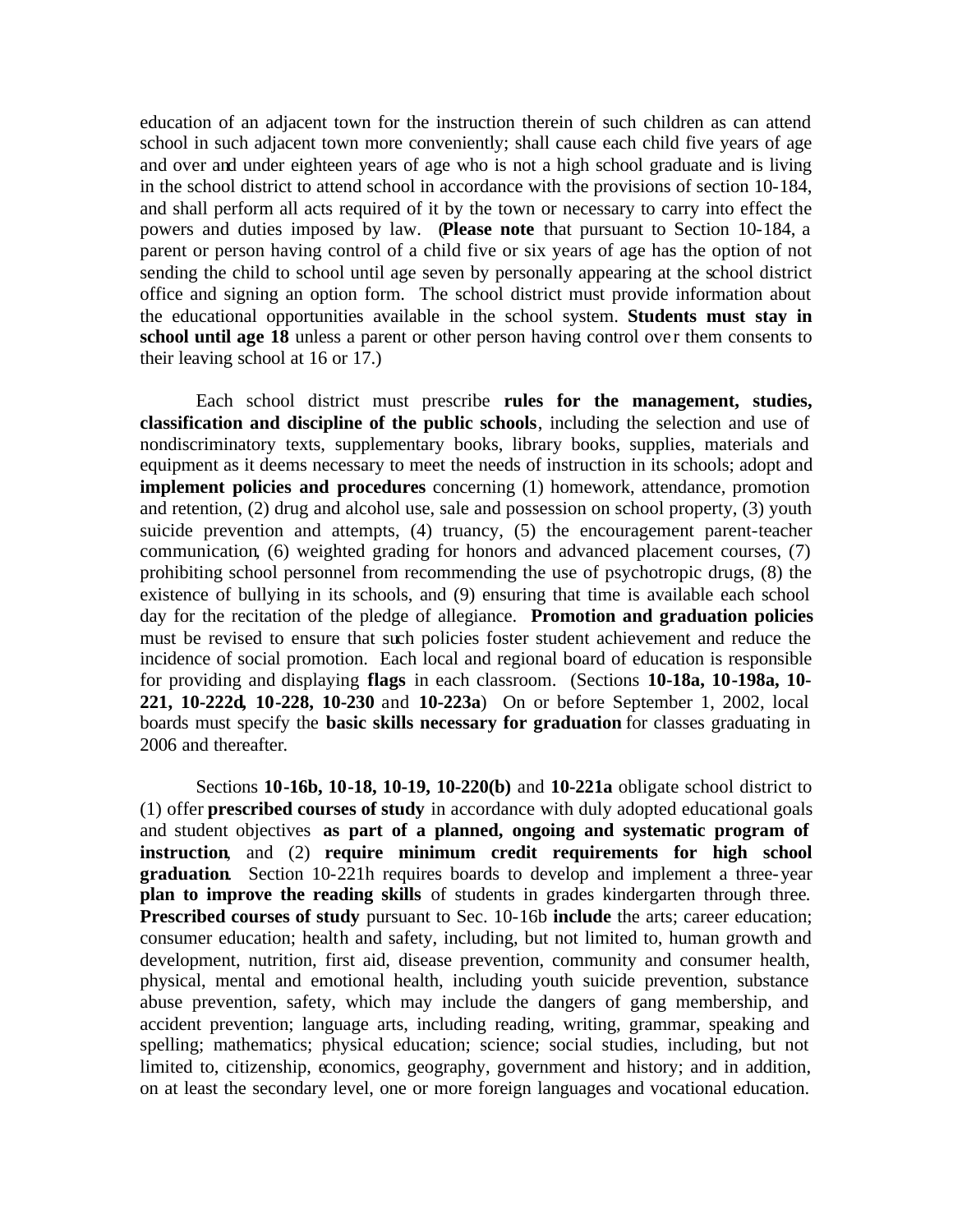Instruction must also be given in United States history, government and citizenship (Sec. 10-18); in the knowledge, skills and attitudes required to understand and avoid the effects of alcohol, of nicotine or tobacco, and drugs (Sec. 10-19); and on acquired immune deficiency syndrome (Sec. 10-19). The **minimum high school graduation requirement**  is twenty credits, not fewer than four of which must be in English, not fewer than three in mathematics, not fewer than three in social studies, not fewer than two in science, not fewer than one in the arts or vocational education and not fewer than one in physical education. Beginning with high school classes graduating in 2004, students must have at least **a one-half credit course in civics and American History,** which is to be part of the credits required in social studies.

Pursuant to Sections **10-145 to 10-145b**, inclusive, **10-151 to 10-151c**, inclusive, **10-153 to 10-153g**, inclusive, **10-155f, 10-156 to 10-157a**, inclusive, **10-220a, 10-221d, 10-235**, **10-236a** and **10-76dd**, **districts must employ, evaluate and indemnify appropriately certified and qualified personnel**; **develop and implement teacher evaluation and professional development programs** ; provide **in-service training** on (1) the nature and relationship of drugs and alcohol to personality development and procedures to discourage their abuse, (2) health and mental health risk education, (3) the growth and development of exceptional children, and (4) school violence prevention and conflict resolution, (5) cardiopulmonary resuscitation and other emergency life saving procedures, (6) computer and other information technology as applied to student learning and classroom instruction, communications and data management, and (7) the teaching of the language arts, reading and reading readiness for teachers in grades kindergarten to three*,* inclusive; and file a signed copy of its teacher and administrator collective bargaining agreements with the Commissioner of Education. No board member shall be employed by the board of education of which he or she is a member under Section **10- 232**.

Sections **10-221** and **10-233a through 10-233g**, inclusive, require school districts to (1) adopt policies governing student conduct which provide for the fair and consistent application of **disciplinary policies and procedures**, (2) afford annual notice of such policies to all pupils and their parents and guardians, and (3) comply with due process requirements in imposing discipline.

Section **10-4a** defines the **educational interests of the state** which shall include, but not be limited to the concern of the state that

- (1) each child shall have for the period prescribed in the general statutes equal opportunity to receive a suitable program of educational experiences;
- (2) each school district shall finance at a reasonable level at least equal to the minimum expenditure requirement pursuant to the provisions of section 10- 262j an educational program designed to achieve this end;
- (3) in order to reduce racial, ethnic and economic isolation, each school district shall provide educational opportunities for its students to interact with students and teachers from other racial, ethnic, and economic backgrounds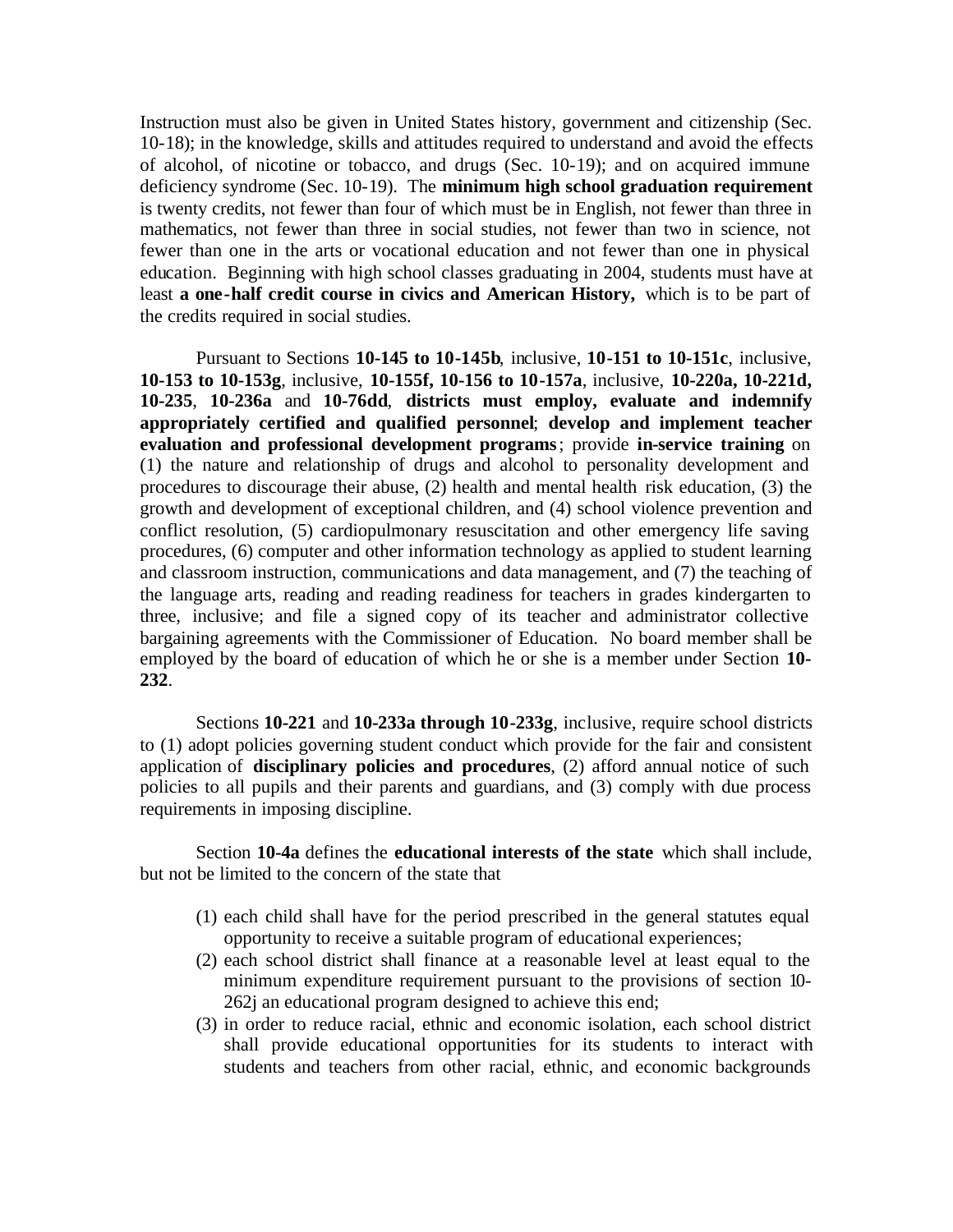and may provide such opportunities with students from other communities; and

(4) the mandates in the general statutes pertaining to education within the jurisdiction of the State Board of Education be implemented.

Section **10-226h** requires school districts to report, by July 1, 2000 and biennially thereafter, on **the programs and activities undertaken to reduce racial, ethnic and economic isolation**, including information on the programs undertaken and **evidence over time of progress made**. Section **10-220** requires each local and regional board of education to develop and implement a **written plan for minority staff recruitment.** 

School districts are required to provide at least **one hundred and eighty days** of actual school work for grades kindergarten to twelve and no less than **nine hundred hours** of actual school work for full day kindergarten and grades one to twelve and **four hundred and fifty hours** of actual school work for half-day kindergarten pursuant to Sections **10-15 and 10-16.** 

Sections **10-15c, 10-186** and **10-253** require school districts to **provide full and free access**, by transportation or otherwise, to its programs to all eligible students without discrimination on account of race, color, sex, religion, national origin or sexual orientation*,* including to those residing with relatives and non-relatives and to those residing in temporary shelters. Children are eligible to attend school if they attain the age of five on or before January 1 of a school year until they attain the age of twenty-one or graduate. *Local and regional boards of education must provide educational services to homeless children and youths in accordance with the federal McKinney-Vento Act, 42 USC 11431 et seq., as may be amended from time to time. (Sec. 8 of P.A. 03-6 of the June 30 Special Session)* 

Section **10-220d** requires local and regional boards of education to provide **full access** to regional vocational-technical schools, regional vocational agriculture centers, interdistrict magnet schools, charter schools and interdistrict student attendance programs for the **recruitment**, other than for the purpose of interscholastic athletic competition**, of students** attending the schools under the board's jurisdiction.

School districts must provide **special education and related services** to all eligible children requiring special education pursuant to Sections **10-76a through 10- 76q**. School districts have certain responsibilities for resident students requiring special education and related services who attend charter and magnet schools pursuant to Section **10-66ee** and Section **10-264l(h).** 

Sections **10-17, 10-17a** and **10-17d through 10-17g** require school districts to assess the needs of students who are speakers of languages other than English and to provide **bilingual education, English as a second language and other support services**  where required and when requested by parents.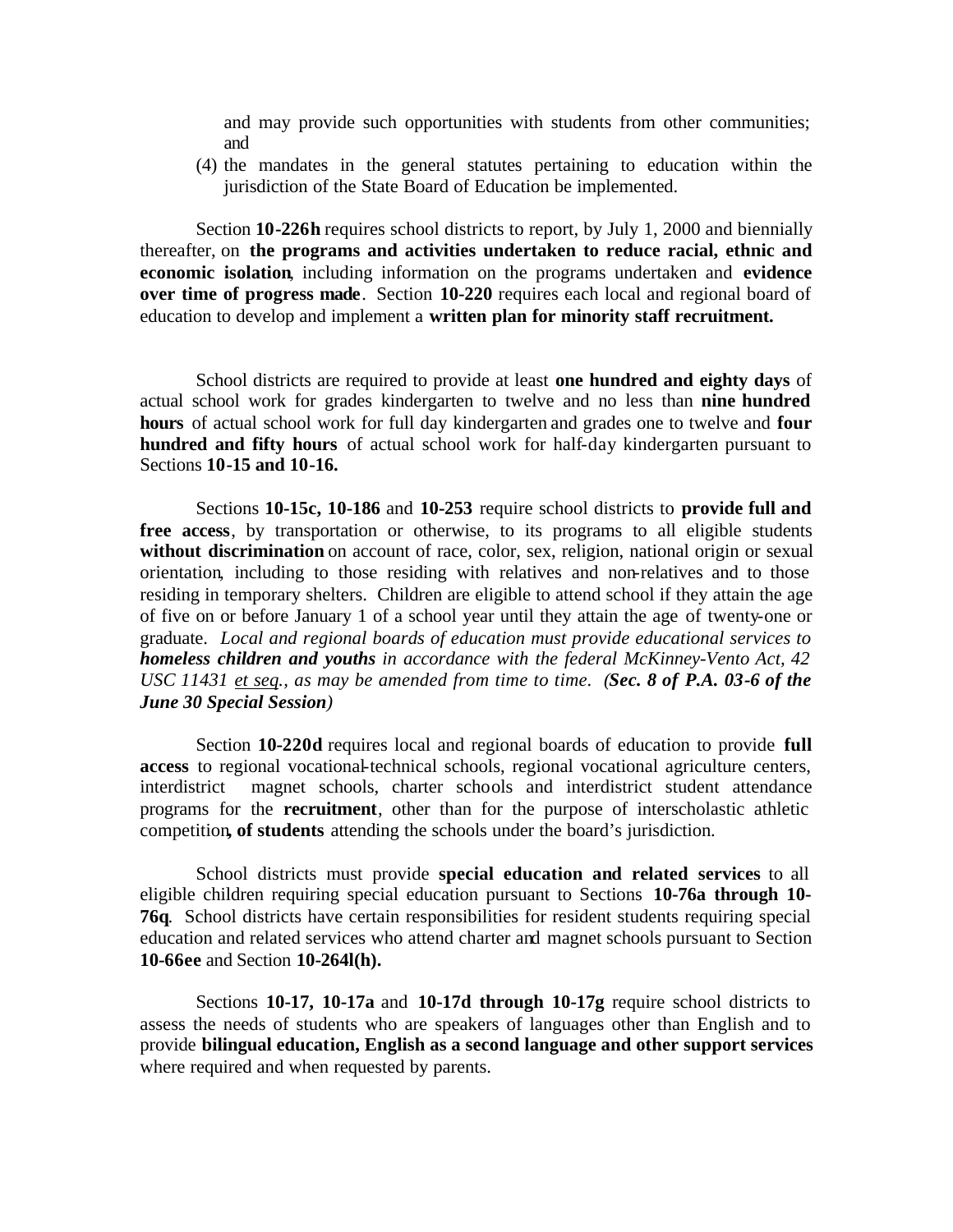**Adult education services** must be provided for adult residents by a local or regional board of education or through cooperative arrangements or at a cooperating eligible entity or at a regional education service center as required by Sections **10-67 through 10-73c.** 

School districts must furnish **transportation** to eligible public and private school students, including students attending charter schools and magnet schools, and develop and implement a policy for reporting of all complaints relative to school transportation safety pursuant to Sections **10-66ee, 10-97, 10-186, 10-220, 10-221c, 10-264l, 10-277, 10-280a** and **10-281.** 

When a student enrolls in a new school district, the district must notify the student's former district, which must **transfer the student's records** no later than ten days after such notification. (Section **10-220h***)* 

Section **10-16a** requires each local and regional board of education to provide an opportunity for **silent meditation** for teachers and students at the start of each school day.

Sections **10-15b** and **46b-56** require school districts to allow parents (custodial and non-custodial) **access to** the **records** of their minor children except for records containing information that is considered confidential under Section 10-154a and certain health information which is confidential pursuant to other provisions of the General Statutes. Under Section 10-221b, districts must establish a written, uniform policy concerning **on-campus recruiting** and access to directory information for all recruiters, including commercial, military and non-military and those representing institutions of higher education.

School districts must operate **school health programs** to ensure the well-being of their students in accordance with Sections **10-203 through 10-204a**, **10-205 through 10**- **210, 10-212, 10-212a**, and **10-214 through 10-215** and allow students to be exempted from **family life education** programs under Section **10-16e**. A copy of the record of each **pesticide application** at a school must be maintained at the school for five years. P**esticides may not be applied** during regular school hours or planned activities, and, at the beginning of each school year, boards must **notify parents about pesticide application** policies and pesticide applications the previous year. Boards must also establish a registry of those who want prior notice of pesticide application and provide such notice. (Sections **10-231b through 10-231d**) *Boards must adopt and implement an indoor air quality program that provides for maintenance and facility reviews necessary for the maintenance and improvement of indoor air quality and maintain and operate heating, ventilation and air conditioning systems in school buildings in accordance with certain standards and keep records of such maintenance. (P.A. 03-220) Boards may not prohibit glucose self-testing by students with diabetes who have a written order from a physician or APRN. (Sec. 7 of P.A. 03-211*)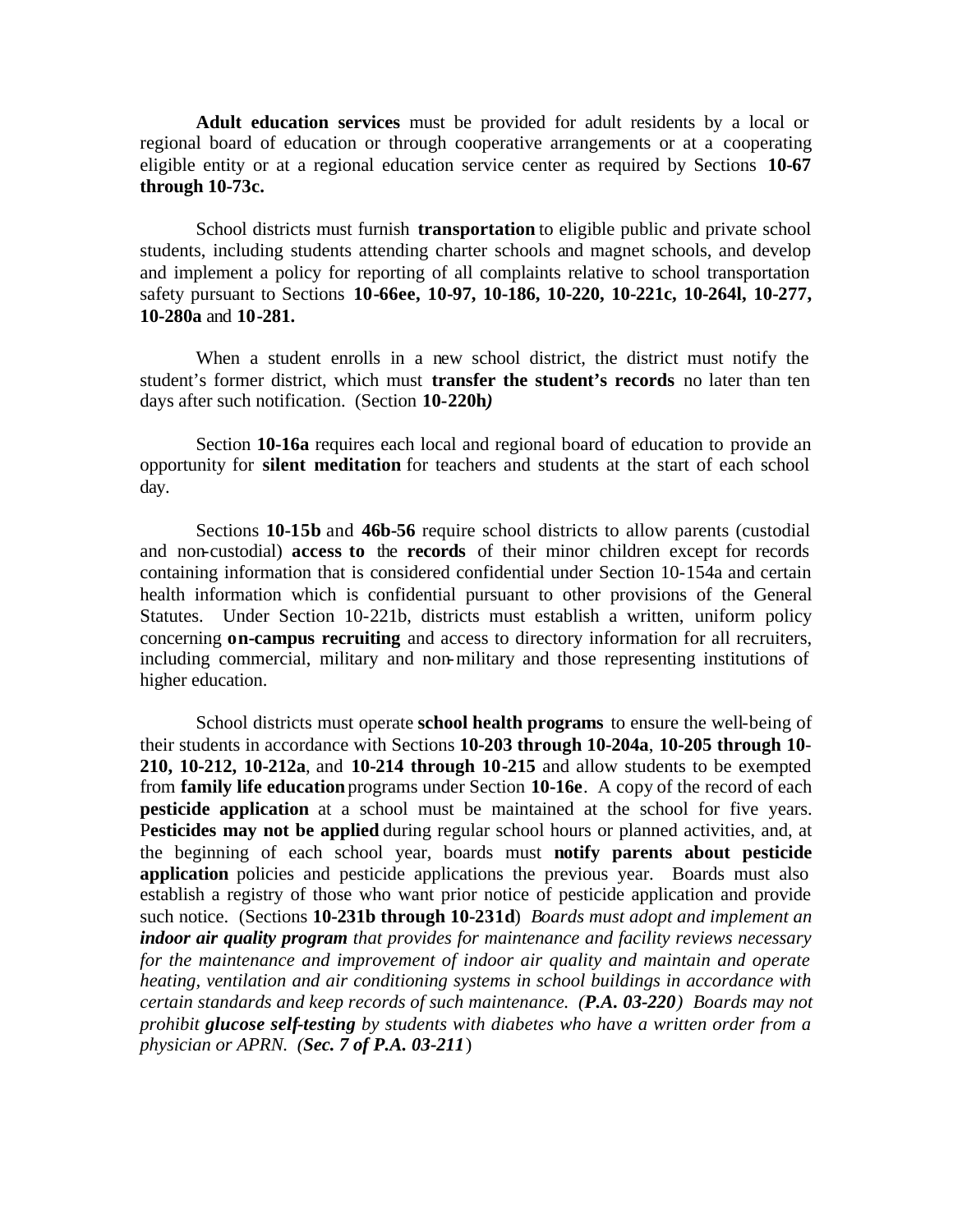Section **10-266w** obligates school districts to provide **breakfast programs** when required.

School districts must maintain **sanitary and safe schools** in accordance with all applicable fire, safety and health codes, ordinances, regulations and laws so that no serious threat of danger exists to any lawful occupant. **Smoking in school buildings** is prohibited while school is in session or student activities are being conducted. (Sections **10-203, 10-220, 10-221, 10-231 and 19a-342**)

Section **10-221g** requires each local and regional board of education to conduct an **instructional time and facility usage assessment** in order to maximize student learning and community use of facilities. Section **10-220** requires each board to report annually to the Commissioner on the **condition of its facilities** and action taken to implement its long term school building program.

Teachers, principals, guidance counselors, paraprofessionals and coaches of intramural and interscholastic athletics must report **suspected or known abuse, or danger of abuse, of children** to the Commissioner of Children and Families or his representative or law enforcement officials as soon as practical but not less than twelve hours of forming a reasonable belief of abuse, neglect or imminent risk of serious harm. Boards must report suspected or known abuse by a school employee to the Commissioner of Education and adopt a written policy regarding the reporting by school employees of suspected child abuse. (Sections **17a-101 through 17a-101i and 17a-103**)

Section **10-217a** requires school districts to provide **health services to students in eligible private schools** when designated this responsibility by the town or city.

School districts must properly plan for and maintain all **funds and accounts**  within their jurisdiction pursuant to Sections **10-222** and **10-237** and **make returns of receipts**, **expenditures and statistics** as prescribed by the Commissioner under Section **10-237**. Section **10-220(c)** requires local and regional boards of education to submit **strategic school profile reports** by November 1 of each year

Boards of Education must **elect officers** and **hold meetings** pursuant to Section **10-218**, and **hold public hearings** on citizen petition under Section **10-238**.

Sections **10-249** and **10-250** require boards of education to determine by age the **number of children** of compulsory school age residing in the district and report this information to the Commissioner.

**Special note re Priority School Districts** – Priority school districts receive special grants for such programs as extra school hours, preschool, infrastructure repair, early reading success and summer school. These districts may have to comply with additional requirements due to their status or as conditions for receipt of specific grants available to them.